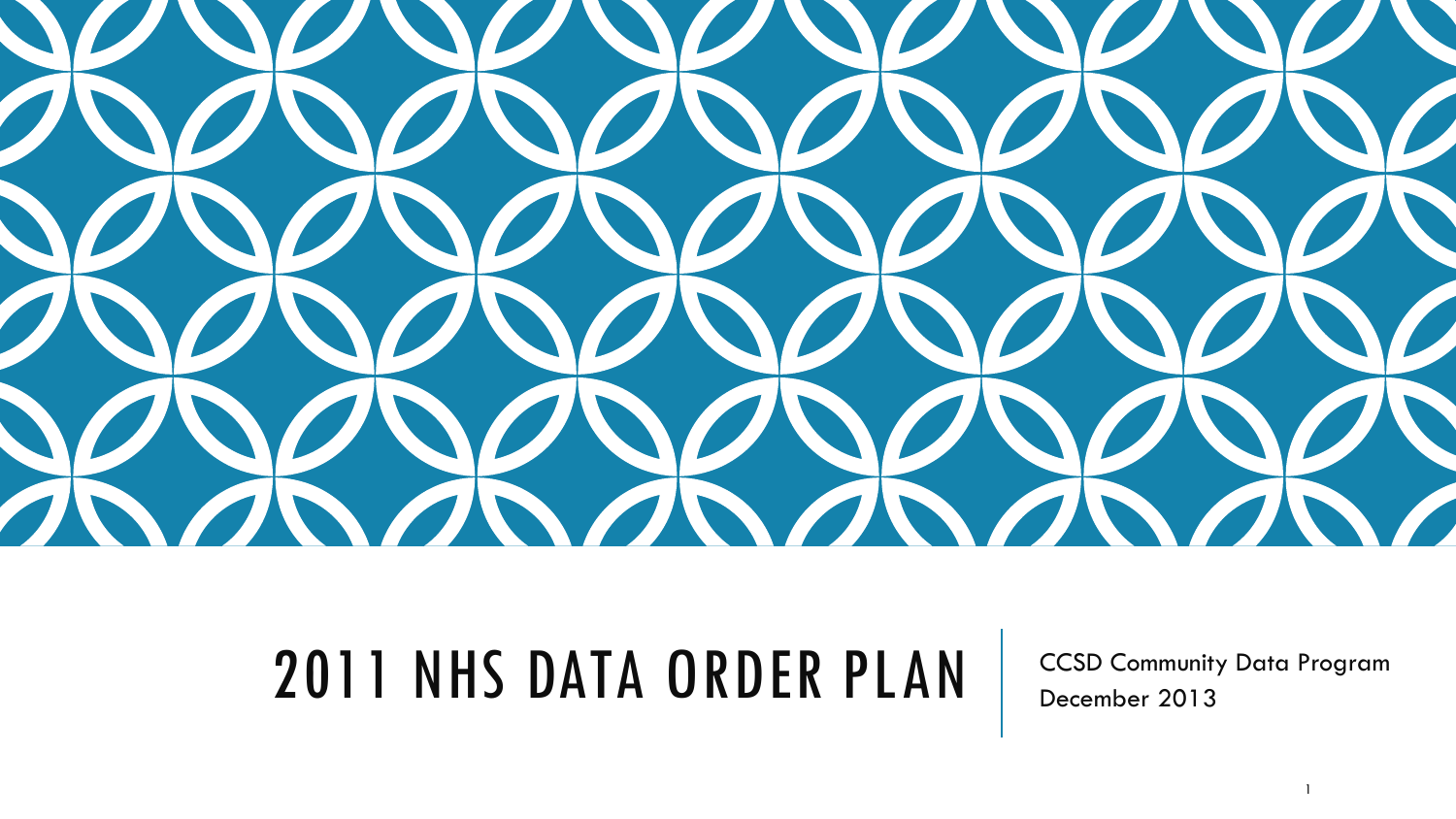# **OVERVIEW**

| CCSD CDP position on the voluntary NHS     |
|--------------------------------------------|
| Input to the official position             |
| Some data order considerations             |
| Data acquisition plan guiding principles   |
| Nine criteria for rating each table        |
| Illustrating the rating system: downloads  |
| <b>Budget considerations</b>               |
| Key terms in the CDP data acquisition plan |
| Acquisition plan overview                  |
| <b>CDP NHS Acquisition schedule</b>        |

Recommended program approach to address limitations of the 2011 NHS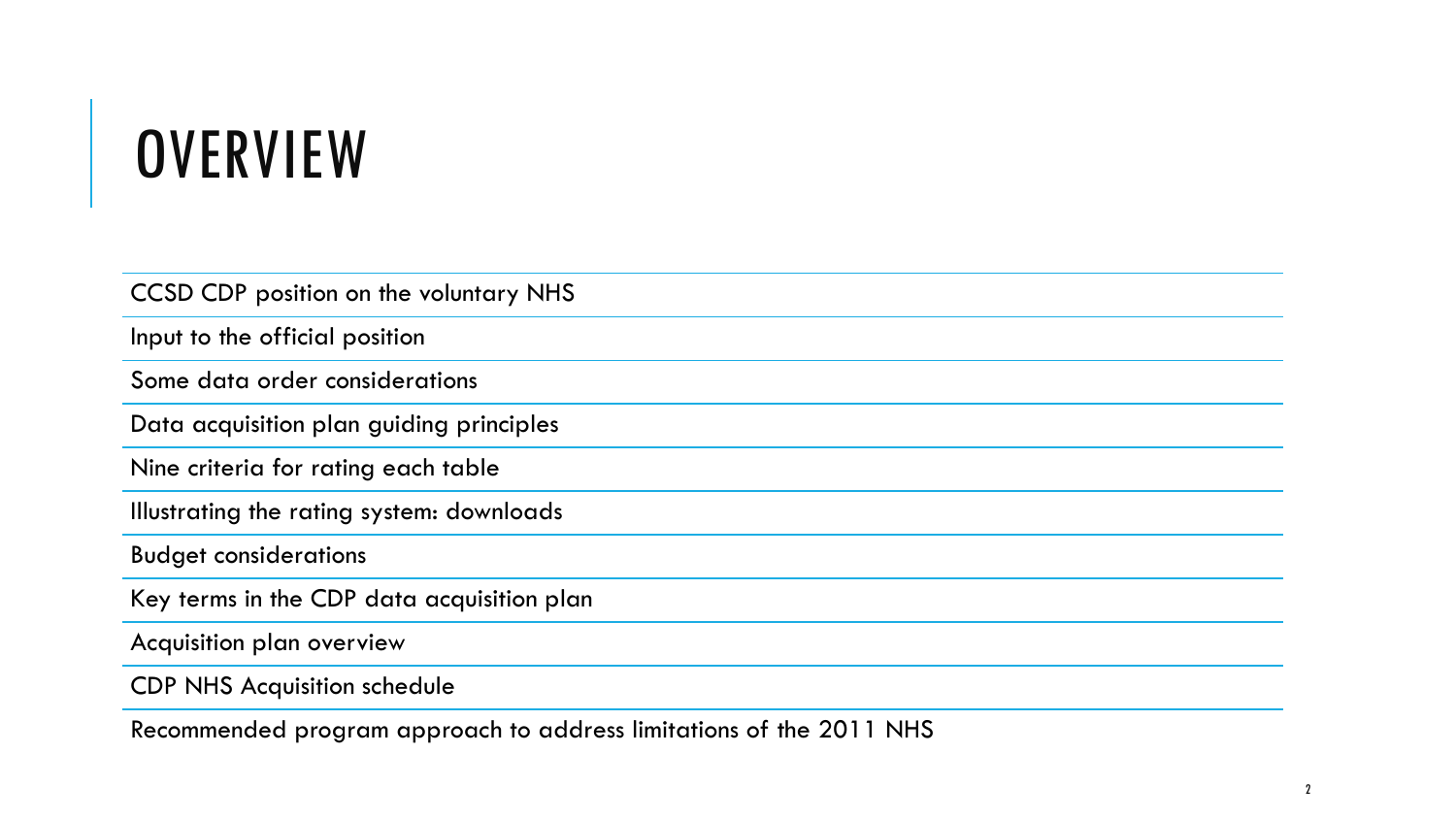# CCSD CDP POSITION ON THE VOLUNTARY NHS

"The Canadian Council on Social Development's (CCSD) approach to social development begins with evidence. Accurate data is critical to this approach.

Despite significant limitations resulting from a voluntary survey replacing the previously mandatory survey, Canada's 2011 National Household Survey (NHS) produced by Statistics Canada is a necessary tool.

The CCSD's Community Data Program works with over 400 organisations in over 20 cities & communities across the country to help bring empirical evidence into the day-to-day work of municipal governments and community-based organisations, supporting informed decisions and investments. Outside the Census, the 2011 NHS is the single, largest survey of Canadians. It offers unparalleled depth and breadth of information (demographic, socio-economic and cultural conditions at the scale of municipalities and neighbourhoods) critical to the design and delivery of public services.

The CCSD Community Data Program's experience and expertise position the team to understand the NHS' limitations, provide advice on using other data products to validate the findings, offer additional insights, and advise on new tools and technologies.

The CCSD supports accurate, high quality data now and for the future."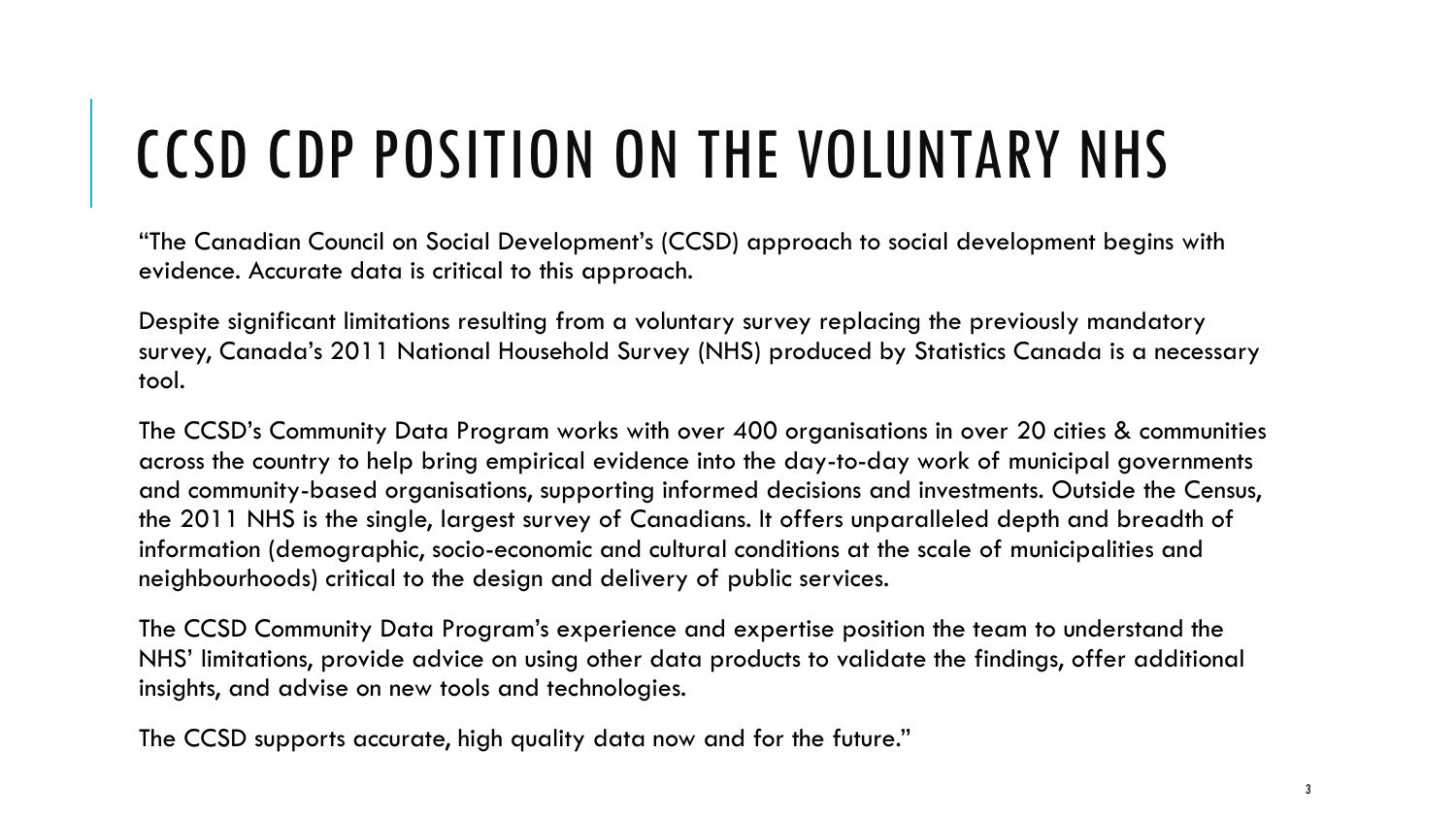# INPUT TO THE OFFICIAL POSITION

- Statistics Canada (e.g. reference guides and November 21, 2013 webinar)
- CDP members who are using the data and/or generating guides
- External partners (e.g. Environics Analytics)
- Formal position to be released ASAP
- Next step will to provide more detailed guidance on use of NHS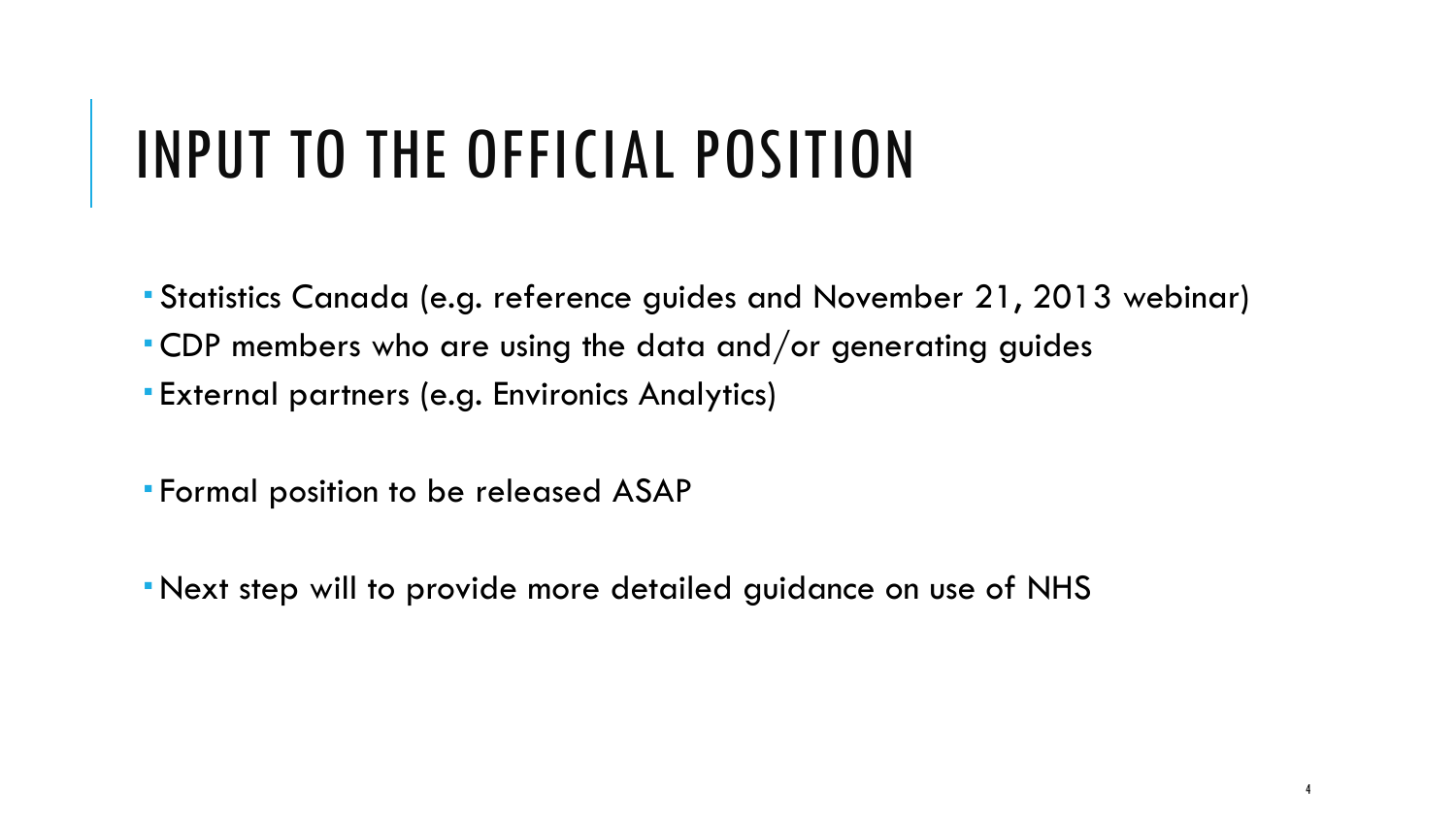### SOME DATA ORDER CONSIDERATIONS

- 1. Complexity of the NHS: the NHS can generate an infinite number of tables, each of which can involve multiple cross-tabulated variables
- 2. Data limitations at smaller geographies: zero values, suppression rules and risk of non-response bias for high global non-response rates (GNRs)
- 3. Non-comparability with earlier censuses: NHS relied on a different methodology from the 2006 long form Census
- 4. File size limits: Beyond  $20/20$  begins to show limitations when dealing with files that exceed  $\frac{1}{2}$  billion cells
- 5. Budget limitations: we could easily spend 100% of our budget on the NHS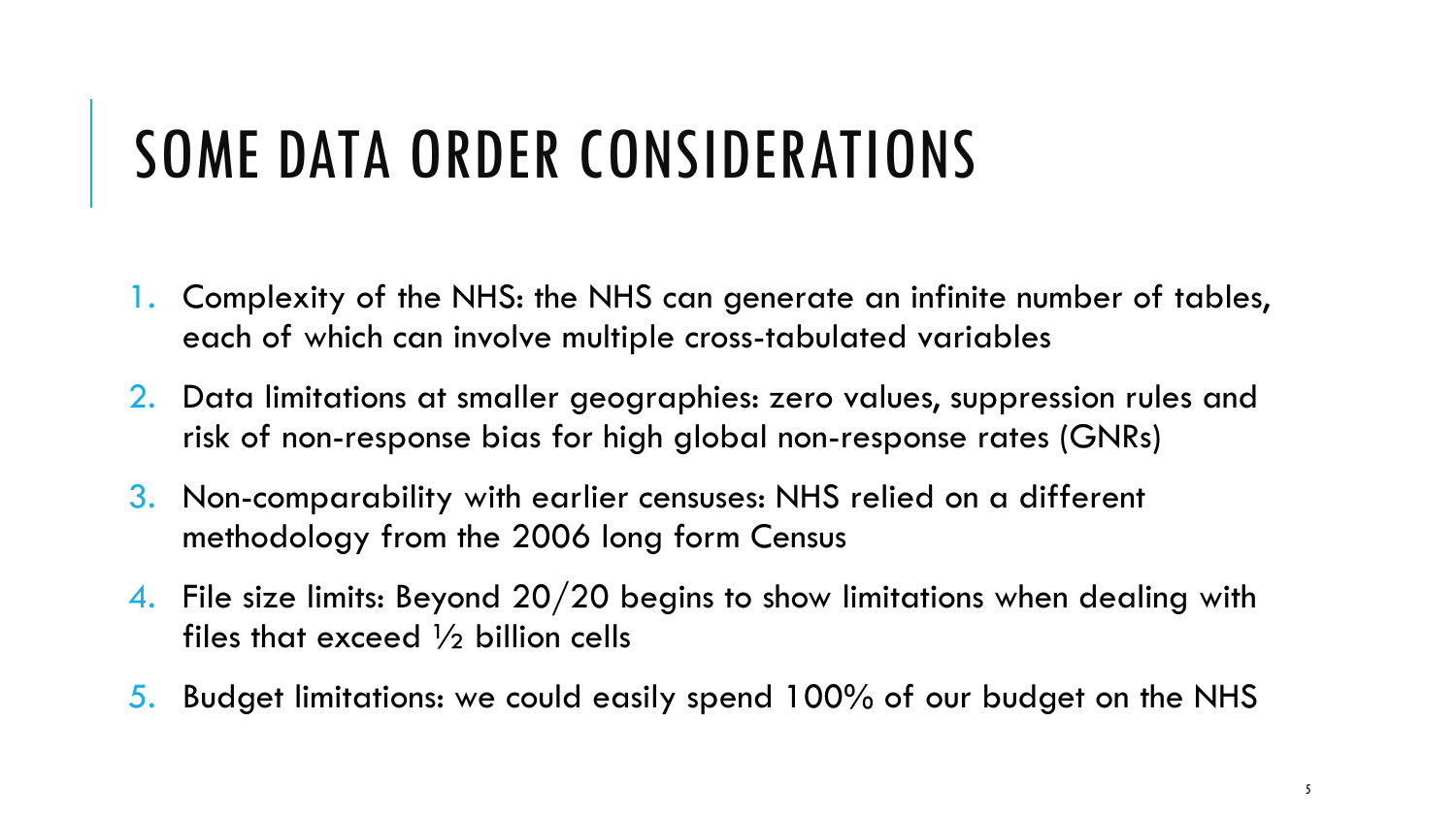### DATA ACQUISITION PLAN GUIDING PRINCIPLES

- 1. Acquire data for all of Canada
- 2. Acquire smallest geographies possible, including custom geographies
- 3. Aim to replicate *custom* orders from 2006 including:
- Urban Poverty Project
- **7 Target Group Profiles**
- Topic-Based Tabulations ordered at custom geographies
- 4. Prioritize the order, recognizing that we are diversifying beyond the NHS:
- Focus on high priority tables
- Limit the number of tables for which custom geographies are applied
- Account for data quality limitations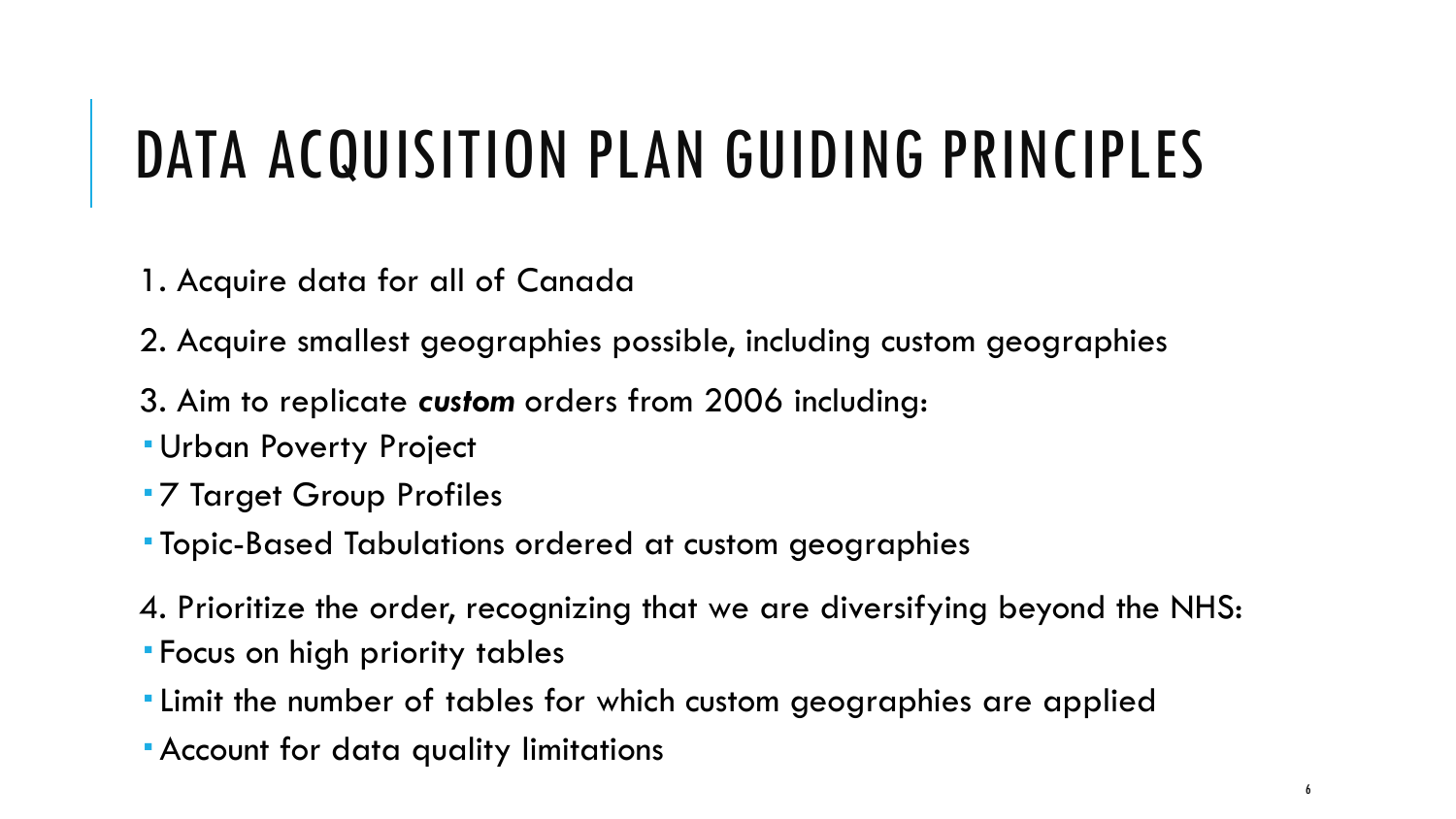# NINE CRITERIA FOR RATING EACH TABLE

- 1. # Downloads between October 2010 and October 2013
- 2. Specialized order from 2006?
- 3. Special requests since 2011?
	- a. Consortium requests submitted by email
	- b. Partnership priorities, e.g. FCM QoLRS data requirements
- 4. Includes thematic priorities (based on 2011 survey of CDP users)?
	- a. Income (including low income thresholds)
	- b. Age (including children, youth and seniors)
	- c. Housing
	- d. Immigration
	- e. Family type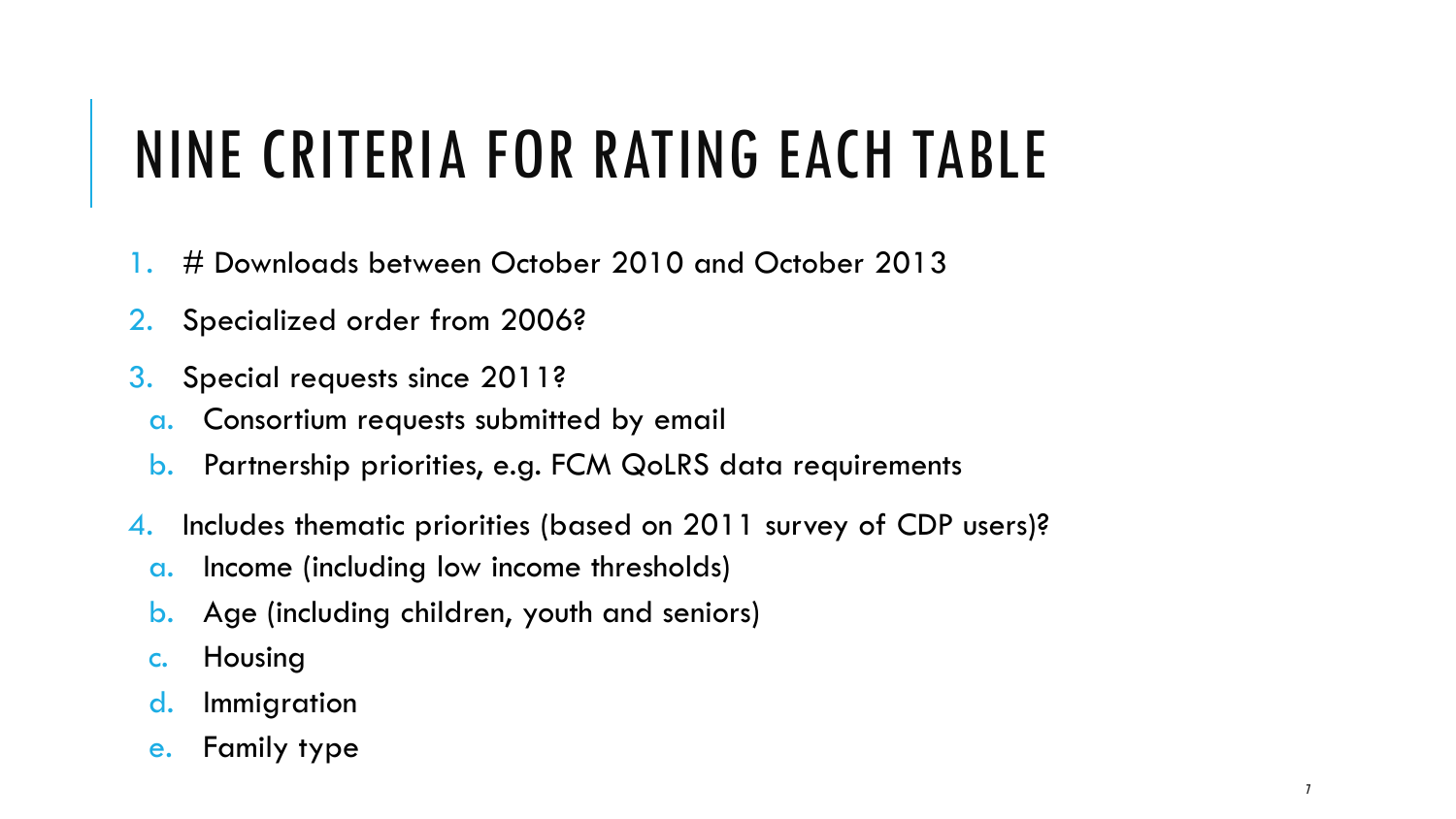### ILLUSTRATING THE RATING SYSTEM: DOWNLOADS

Since Oct-2010, CDP users have downloaded 1,200 products 7,500 times:

Of the tables downloaded **20 times or more**

- 95% of all downloads
- 25% of all products
- **29% of estimated cost**
- Of the tables downloaded **9 or fewer times**
- 2% of all downloads
- 32% of all products
- 32% of estimated cost

*Note: Analysis excludes not-yet-acquired tables and tables accessed prior to October 2010*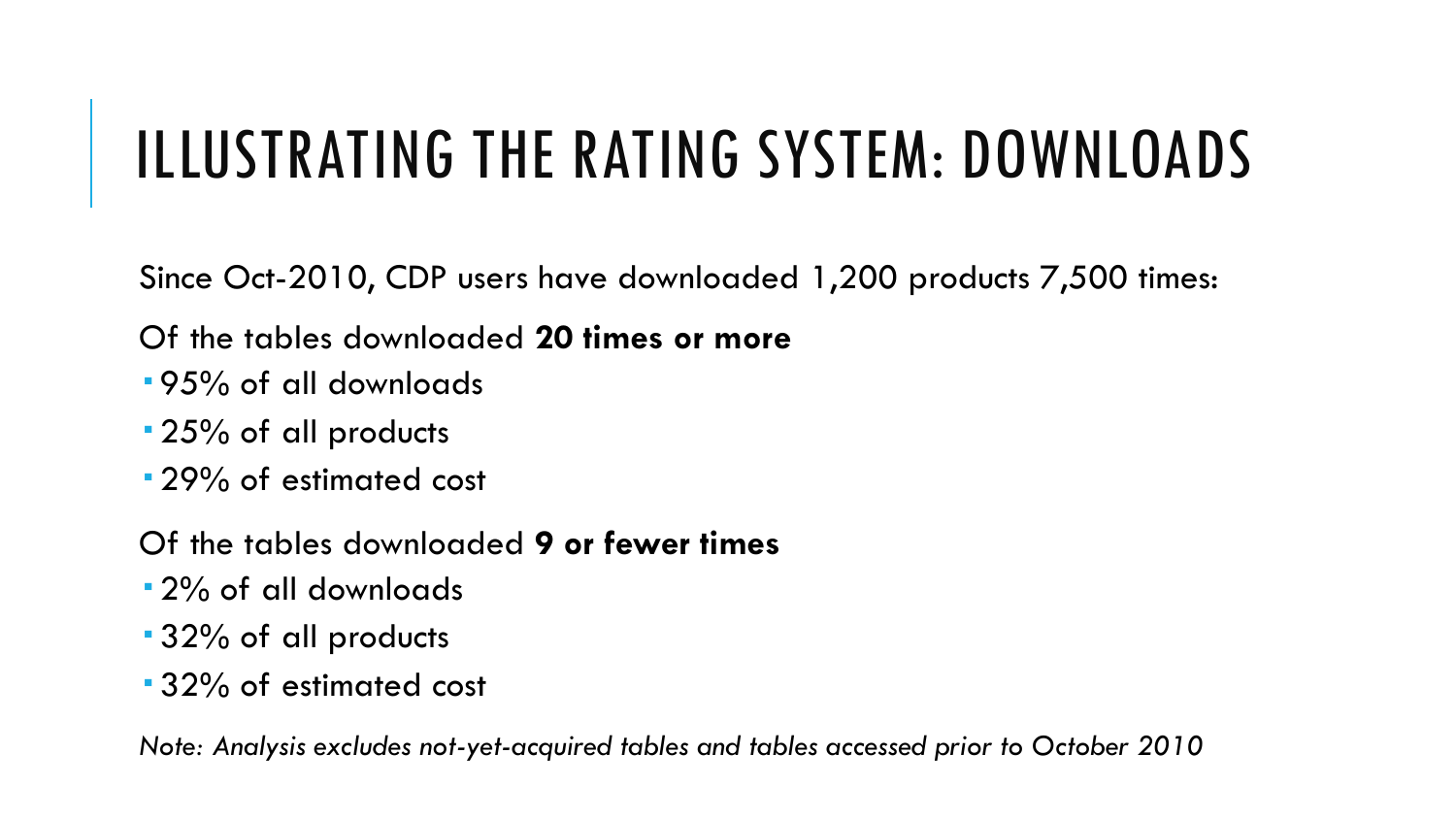### BUDGET CONSIDERATIONS

- $\blacksquare$  Master list includes  $\sim$  320 tables
- Rule of thumb: each table is estimated to cost between \$1,000 and \$2,000, depending on complexity of cross-tabulations and geographies
- Entire list of tables would cost between \$300,000 and \$600,000
- Total CDP budget dedicated to the Census/NHS is ~\$150,000, including cost of creating custom geographies (estimated at \$40,000)
- Assumes custom geographies are NOT applied to 100% of tables
- Current expectation is to acquire  $\sim$  100 tables from Census/NHS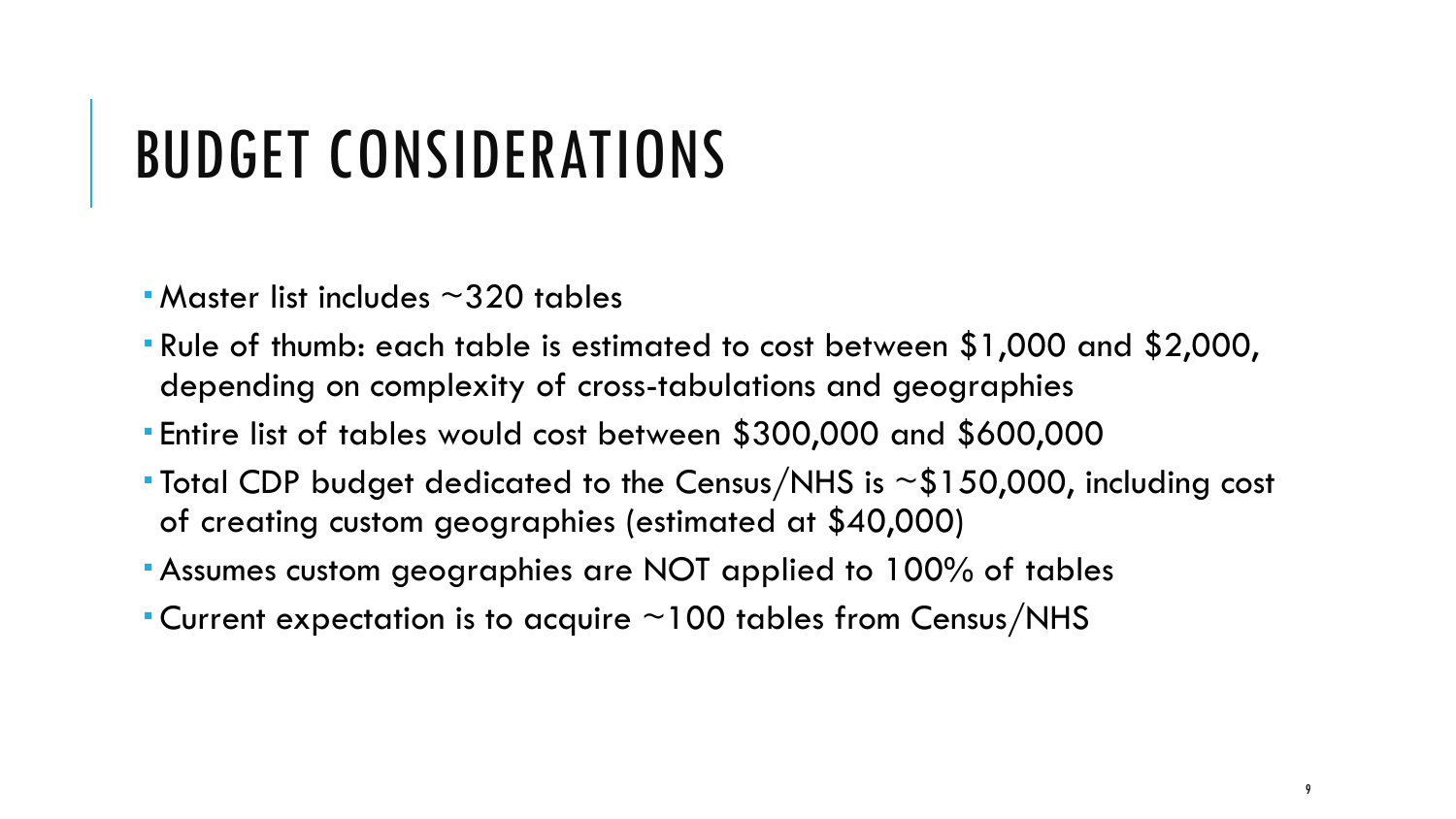# KEY TERMS IN THE CDP DATA ACQUISITION PLAN

#### Order groups (B)

- 8 order groups, including:
- 2006 standard TBTs ordered at custom geographies
- Urban Poverty Projects
- Consortia custom requests

#### Table types (C)

- Community Profiles
- Target Group Profiles
- Topic-Based Tabulations
- Urban Poverty Project

#### NHS Topics (D)

- Aboriginal Peoples
- Immigration & Diversity
- Education and Labour
- Mobility and Migration
- Income and Housing

### 2006 Census Topics (D)

- Education
- Ethnic origin/visible minorities
- Families and households
- Housing and shelter costs
- Many more …

#### Constraints (Y-AM)

- B20/20 cell constraints
- Cost of tables and program budget
- Data quality and GNR

### Rating (AP-AX)

•User downloads •Special 2006 orders •Special requests •Thematic priorities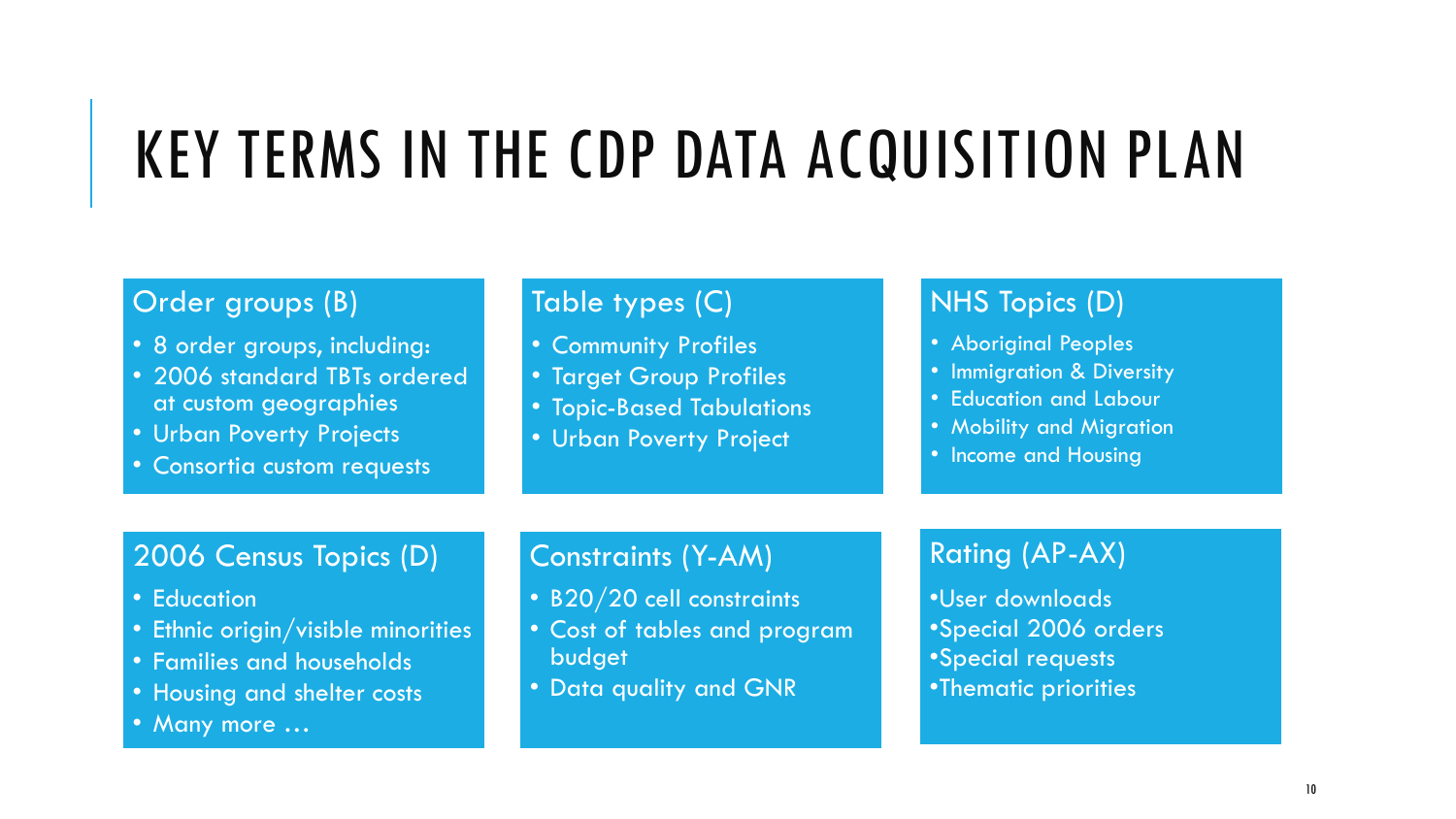# ACQUISITION PLAN OVERVIEW – 113 TABLES

| <b>Profiles</b><br>3 tables                                                                                                                 | <b>Target Group Profiles</b><br>14 tables                                                                                                                                | <b>Urban Poverty Project</b><br>28 tables                                                           |
|---------------------------------------------------------------------------------------------------------------------------------------------|--------------------------------------------------------------------------------------------------------------------------------------------------------------------------|-----------------------------------------------------------------------------------------------------|
| Order group 1<br>Census place of residence (custom<br>geos only)<br>NHS place of residence and place<br>of work                             | Order group 3<br>7 from 2006<br>7 new: LIM-AT, LICO-AT, MBM, pop<br>aged 0-17, pop living alone,<br>immigrants, pop subs'd housing                                       | Order group 4<br>Downloads ranging from 37 to 273<br>Highly rated (5-7 out of 9)                    |
| 2011 Topic-Based<br><b>Tabulations</b><br>31 tables                                                                                         | <b>Recreating 2006 Topic-</b><br><b>Based Tabulations</b><br>29 tables                                                                                                   | <b>Other Consortia Requests</b><br>8 tables                                                         |
| Order group 2<br>13 2011 TBTs with high ratings, or<br>requested by consortia/ $QoLRS$<br>Order group 9<br>Census TBTs already ordered (18) | Order group 5<br>26 tables based on 2006 TBTs that<br>were ordered at custom geos<br>Order group 8<br>3 tables based on 2006 TBTs that<br>weren't ordered at custom geos | Order group 7<br>Fully-custom requests from members<br>Not already accounted for in other<br>tables |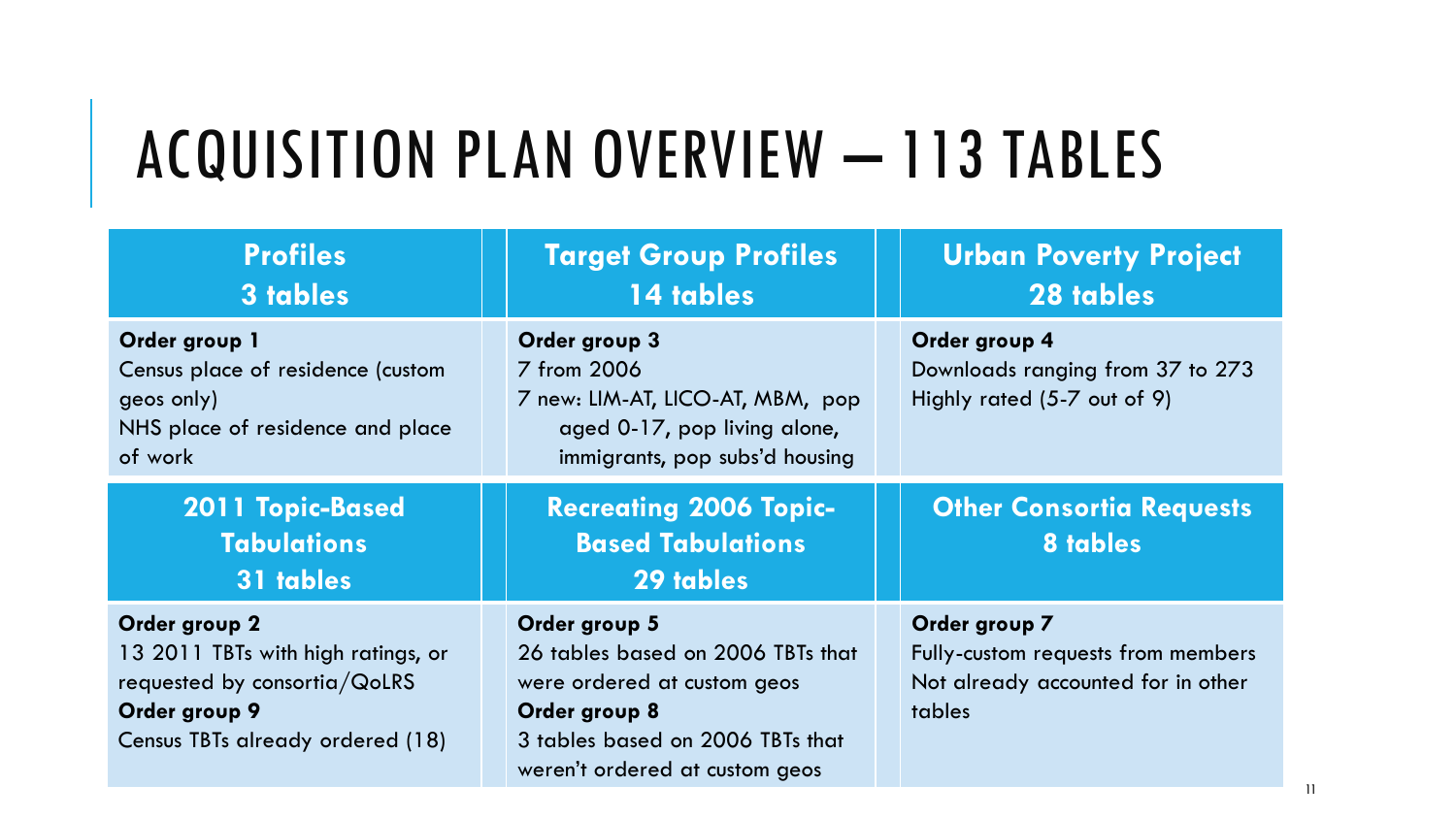### CDP NHS ACQUISITION SCHEDULE

- 1. Formal feedback from STC to clarify data quality issues and pricing: ongoing
- 2. Custom geography files: complete, subject to approval by Leads
- 3. Target first draft full CDP NHS order: mid-December 2013
- 4. Approval from Leads for Custom geographies: January 31, 2014
- 5. Final deadline for amendments by Leads to the NHS order: January 31, 2014
- 5. Preparation of contracts with STC completed by March 31, 2014
- 7. Minimum 12-14 week (3-4 month) turnaround per contract

### **8. Target for all priority NHS Tables to be delivered to CDP: August 2014**